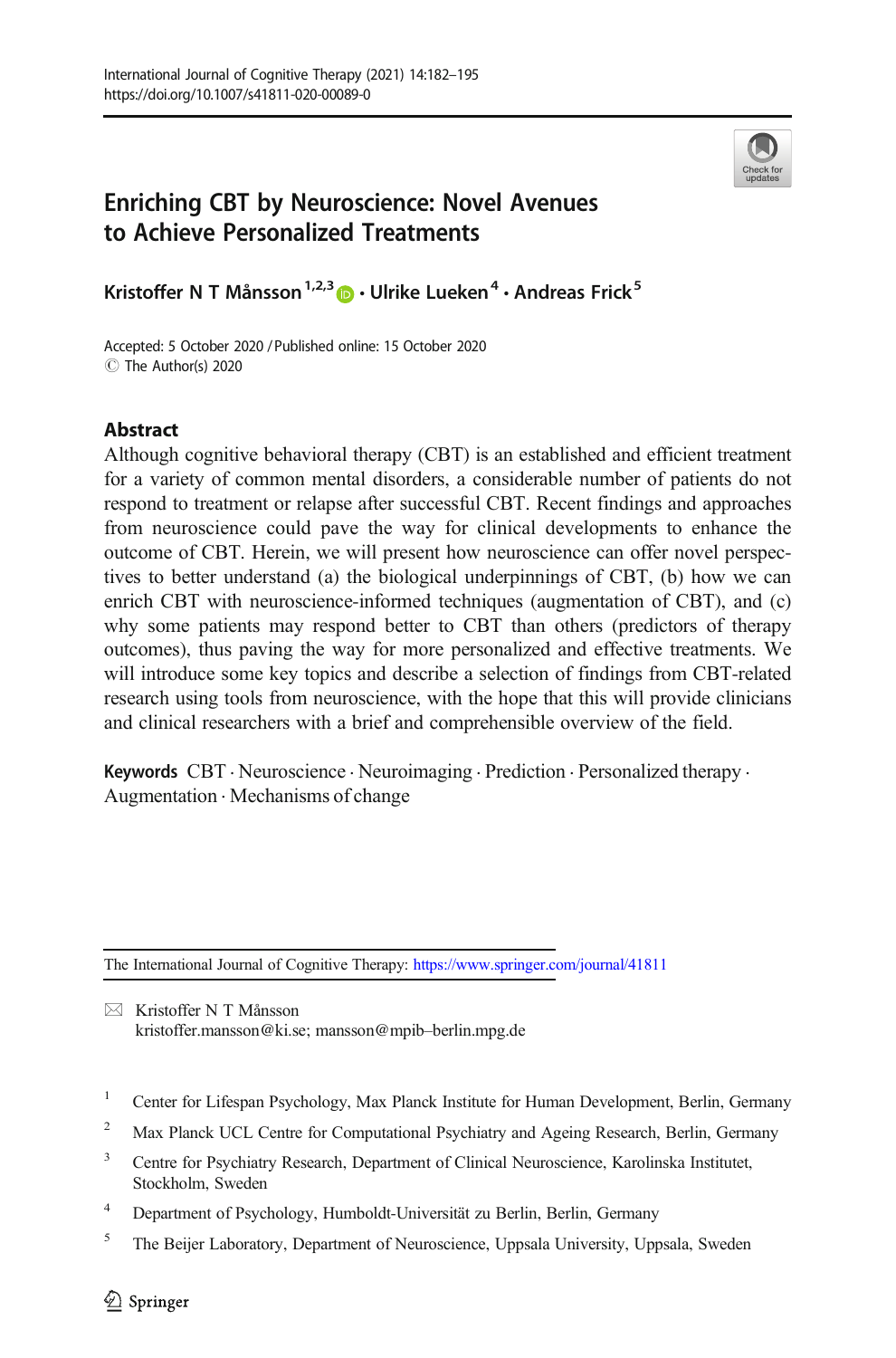#### Introduction

Cognitive behavioral therapy (CBT) has proven effective for many common mental disorders (Carpenter et al., [2018;](#page-10-0) Hofmann et al., [2012\)](#page-11-0), but although many patients are helped by CBT, a considerable proportion does not respond sufficiently, and relapse is common (Ginsburg et al., [2014;](#page-11-0) e.g., Loerinc et al., [2015\)](#page-11-0). This is a considerable challenge that needs to be tackled. Incorporating recent findings and approaches from neuroscience represents one promising route forward; see also psychological treatments: A call for a mental health science (Holmes et al., [2014](#page-11-0)). The 9th World Congress of Cognitive and Behavioral Therapies (WCBCT) held in Berlin, Germany, in 2019 offered several symposia with topics on the crossroad between neuroscience and psychological therapies (e.g., Craske, [2019;](#page-10-0) Lueken, [2019;](#page-11-0) Månsson, [2019\)](#page-11-0). Here, we will present a selection of findings from three areas where neuroscience can offer novel perspectives to better understand (a) how CBT works on a biological level (i.e., characterizing CBT-induced mechanisms of change), (b) how we can enrich CBT with neuroscience-informed techniques (i.e., augmentation of CBT), and (c) why some patients may respond better to CBT than others (i.e., identifying moderators and prognostic markers of CBT outcome). See also Fig. 1.

### Characterizing CBT-Induced Mechanisms of Change

Two commonly used tools to image the living brain are magnetic resonance imaging (MRI) and positron emission tomography (PET). These techniques can be used to map brain structure and function at the macroscopic level, including the wiring and crosstalk between brain regions, and thus to investigate neural correlates of CBT. Pioneering work in this field was performed by Baxter and colleagues (Baxter Jr et al., [1992](#page-10-0)), who in the early 1990s used PET to show that responders to CBT for obsessive compulsive disorder, similar to responders to SSRI, reduced their resting metabolic rate of glucose in the striatum. This was followed by Furmark et al. who showed that CBT and the SSRI citalopram produced common reductions in amygdala activation during anxiogenic public speaking in patients with social anxiety disorder (Furmark et al., [2002\)](#page-10-0). Work in depression soon followed, with Goldapple and co-workers finding



Fig. 1 Illustration of the current article's theme, describing how cognitive behavioral therapy (CBT) can be enriched by neuroscience, including assessments of behavior, brain, cells and genes. Neuroscience can offer novel perspectives to better understand (a) how CBT works on a biological level (i.e., characterizing CBTinduced mechanisms of change), (b) how we can enrich CBT with neuroscience-informed techniques (i.e., augmentation of CBT), and (c) why some patients may respond better to CBT than others (i.e., identifying prognostic markers of CBT outcome). The figure was created in Keynote v. 10 (Apple Inc., CA, USA)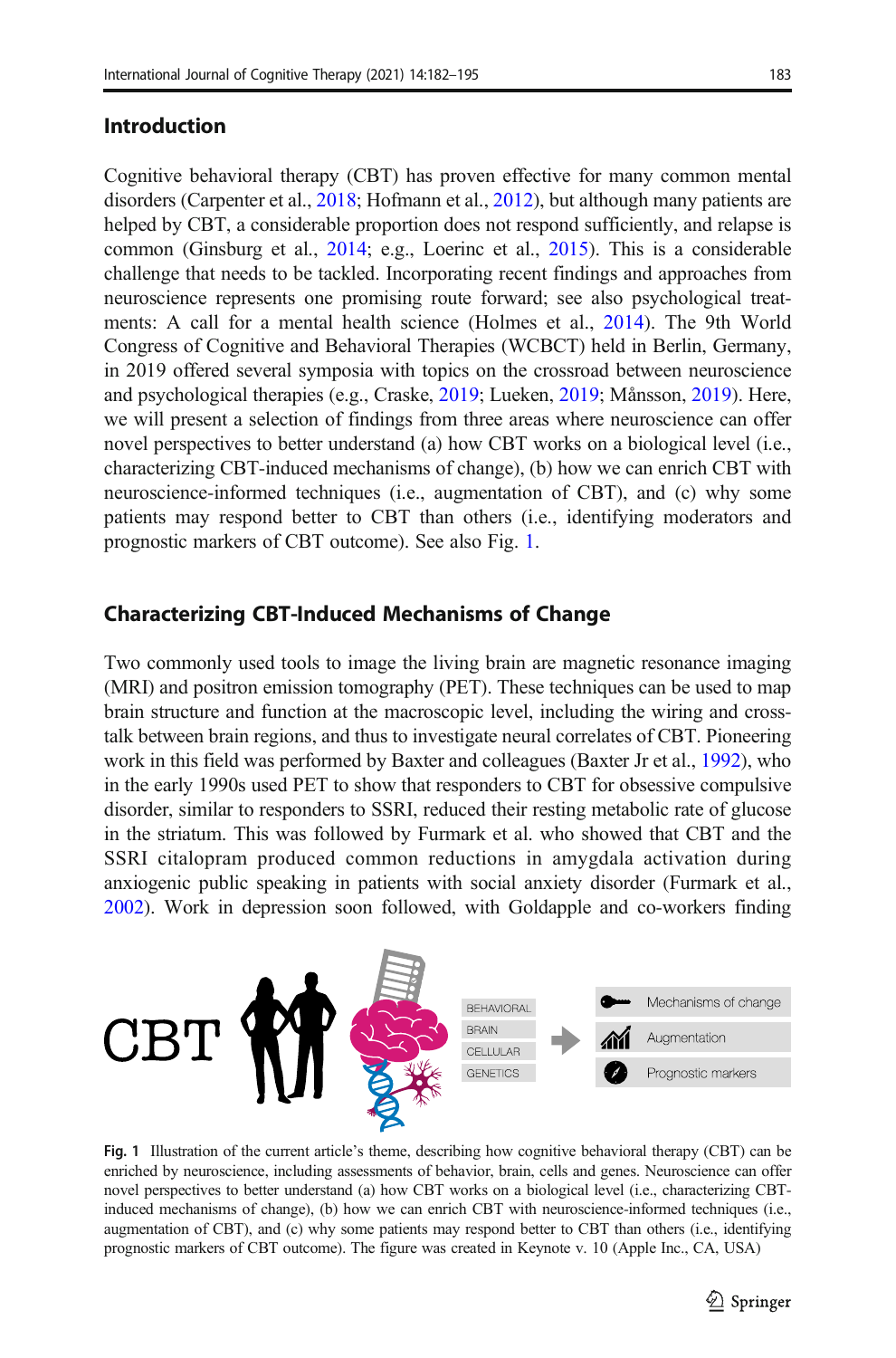changes in prefrontal cortex resting glucose metabolism in CBT-treated patients (Goldapple et al., [2004\)](#page-11-0). Following the advent of functional MRI (fMRI) and increased accessibility to neuroimaging facilities, CBT treatment studies have surged. An initial study using fMRI during viewing of films of spiders was conducted on spider phobia by Parquette at al. (Paquette et al., [2003](#page-12-0)), reporting CBT-induced dampening of both prefrontal and limbic activity. These early studies highlight that CBT response maps to neural changes and that these changes may be disorder-specific or perhaps symptomspecific. Linking behavior and CBT outcome to regional brain activity is interesting because it conveys information about the biological representation, and if we better understand where, what, and when things change, this could enrich CBT by providing therapeutic targets. For instance, activity in subcortical limbic structures such as the amygdala can be interpreted as related to threat detection or fear, whereas the prefrontal cortex might be related to regulatory functions such as higher-order cognitive control. However, these links are not trivial, as brain-behavior relationships probably are best described as many-to-many, meaning that there is not one single brain region responsible for a specific behavior or function and brain regions are involved in many different behaviors or functions. Moreover, the meaning of increased activity is not straightforward as the same increase in activity may signal either improved performance or compensatory mechanisms. In summary, the vast majority of studies detecting treatment-related changes in the brain have been conducted on anxiety and depressive disorders. They broadly support the notion of a dual-process model of psychotherapy in anxiety disorders with abnormally increased limbic activation being decreased, while prefrontal activity is increased following treatment. Partly overlapping findings are reported for depression, albeit with a stronger focus on prefrontal activation following treatment (Lueken & Hahn, [2016](#page-11-0); Marwood et al., [2018](#page-12-0)). The results are in accordance with the notion that emotion regulation capacities are enhanced by CBT with resulting increased top-down prefrontal control of structures conveying emotional and autonomic arousal (Marwood et al., [2018\)](#page-12-0). On the other hand, prefrontal hyperactivity has been reported as a feature of anxiety symptomatology, perhaps indicating excessive recruitment of maladaptive emotion regulation strategies (Reinecke et al., [2015\)](#page-12-0). Key mechanisms on how we learn and inhibit pathological forms of fears come from fear conditioning and extinction. As such, Study Box [1](#page-3-0) will refer to this basic learning mechanism and exemplify how neuroimaging can help us to better understand what happens during exposure-based CBT.

In addition to macro-level MRI and PET assessments of the brain, neuroscience also provides tools to investigate therapy-induced effects on cells, proteins, and enzymes, e.g., inflammatory cytokines, markers of oxidative stress (Chen et al., [2011](#page-10-0)), and telomere biology (Månsson et al., [2019](#page-12-0)). These studies broadly support the notion that CBT not only can ameliorate psychiatric symptoms but also reduce the expression of inflammatory cytokines and improve cellular protection. Although there are relatively few CBT studies investigating effects at the cellular level, it is interesting to note there is a tentative overlap between effects of psychopharmacological interventions and CBT also on these measures (Lindqvist et al., [2015](#page-11-0); Verhoeven et al., [2014](#page-13-0)). However, current study designs preclude separating primary effects of treatment from secondary effects of symptom improvement. To mitigate this limitation, we propose innovative sampling protocols such as multiple sampling over the course of treatment as outlined below under Challenges for the Future. Similar and dissimilar effects of SSRIs and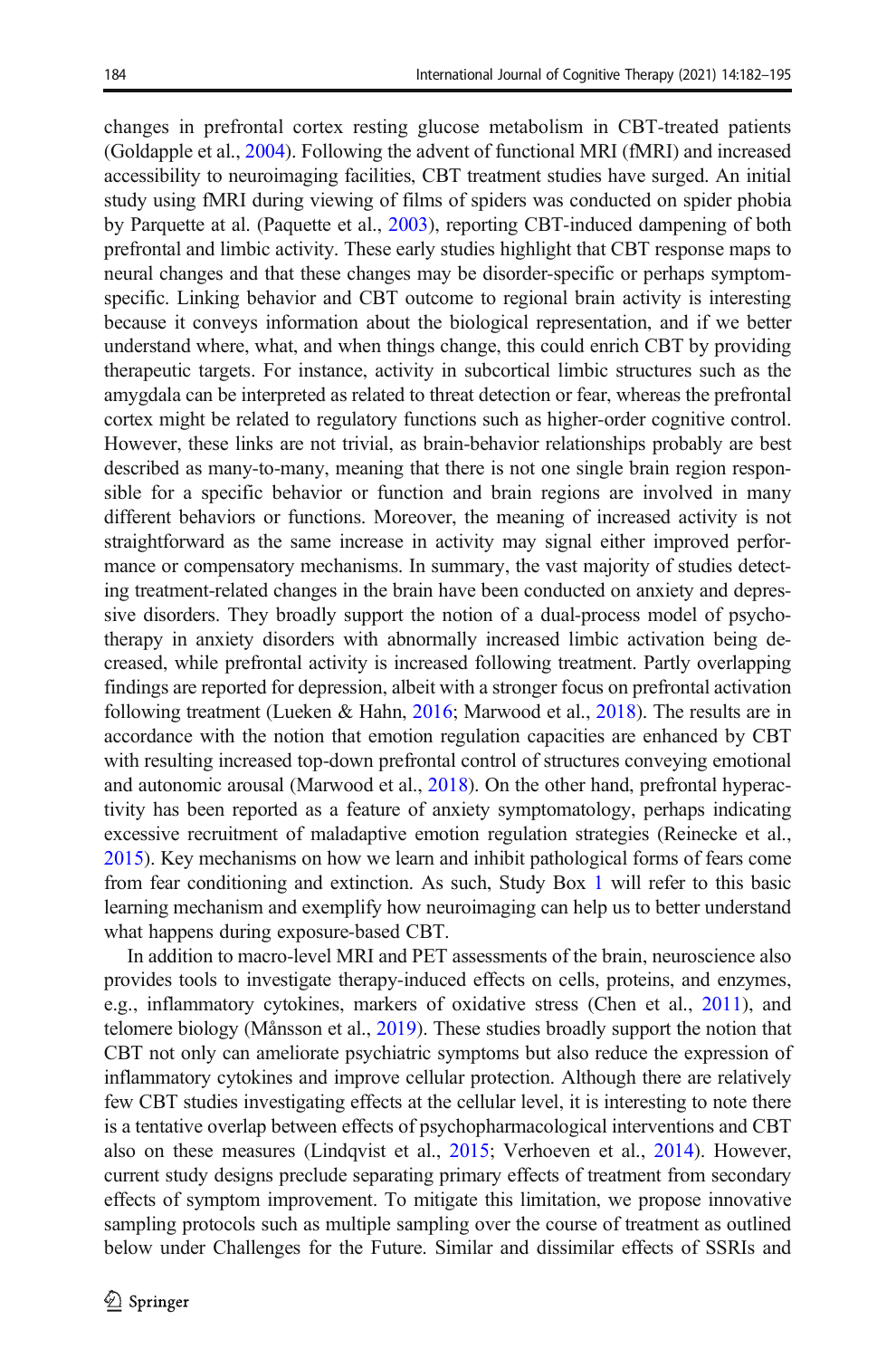<span id="page-3-0"></span>Study Box 1 How understanding fear conditioning and extinction can help us improve exposure techniques

Since the pioneering works of Ivan Pavlov (Pavlov, [1927\)](#page-12-0), learning theories have greatly advanced our knowledge on how pathological forms of fear may be acquired. Pavlov not only described the process of fear conditioning, but also the disappearance of fear responses in the absence of a conditioned threat. This phenomenon is well known as fear extinction and is thought to be the "active ingredient" of behavioral exposure commonly used by CBT therapists (Richter, [2019\)](#page-12-0). When asked about the precise mechanism of fear reduction, many therapists may say "Well, the patient's fear response habituates". But is this really the case? Evidence from neuroscience suggests that fear responses neither permanently extinguish nor passively habituate. Instead, fear extinction appears to be an active learning process, inducing fear-inhibitory learning by which the former fear-excitatory memory trace (e.g., shopping mall signals the danger of an heart attack) is supplemented by a new, fear-inhibitory memory trace acquired during behavioral exposure (e.g., shopping mall does not signal an upcoming heart attack anymore). The phenomenon of relapse clearly indicates that the fear-excitatory memory trace is still accessible, even after having successfully completed exposure therapy. Neuroimaging studies (Hollandt et al., [2020](#page-11-0)) show that extinction, the experimental model for behavioral exposure, is conveyed by activation of the ventromedial prefrontal cortex (vmPFC) and anterior cingulate cortex (ACC) which actively inhibits the amygdala to express the fear-excitatory memory trace. Further, the hippocampus (a structure associated with contextual memory) seems to signal in concert with the vmPFC/ACC whether context information about the inhibition of fear is appropriate. How do these findings translate into added value for therapists? First, we are now better able to describe the precise mechanism of behavioral exposure which is an active learning process, not mere habituation. Second, having the hippocampus identified as a "contextual gate keeper," we should include measures of context variability in our exposure practice in order to counteract renewal-related relapse. Third, knowing those brain circuits underlying extinction, we can think about means to actively support this learning process, e.g., identifying this as an important neural moderator of treatment response. In sum, translational research on fear conditioning and extinction is a good example of how neuroscience can directly help us to improve CBT techniques.

CBT are particularly interesting considering the novel developments on enhancing the effects of CBT with pharmacological agents. Next, we will review some of the developments along these lines.

#### Neuroscience-Based Augmentation of CBT

Elucidating the neural effects and mediators of CBT may also open up novel neuroscience-based treatment options. As mentioned in Study Box 1, extinction does not erase the amygdala-based fear memory but rather induces an inhibitory safety memory conferred via the ventromedial prefrontal cortex (vmPFC) that exerts topdown control of amygdala activity and hence fear memory expression (Dunsmoor, Niv, Daw, & Phelps, 2015). Thus, fear expression is determined by the interaction between the fear memory and the safety memory. Notably, the safety memory is labile, which is reflected by the return of the elicited fear response after change of context, passage of time, or stress provocation, as can be seen in the relapse of patients treated with CBT (Vervliet et al., [2013\)](#page-13-0). Recently, targeted manipulation of the underlying memory processes, i.e., directly weakening the fear memory or strengthening the safety memory, has been proposed and tested. For example, after recall of a memory, the memory is in a destabilized state before being reconsolidated, a process that takes a couple of hours. This means that memories are not encoded once and for all and after that are fixed, but rather they are open for change during the reconsolidation window of roughly a couple of hours after activation. This was eloquently discovered in animals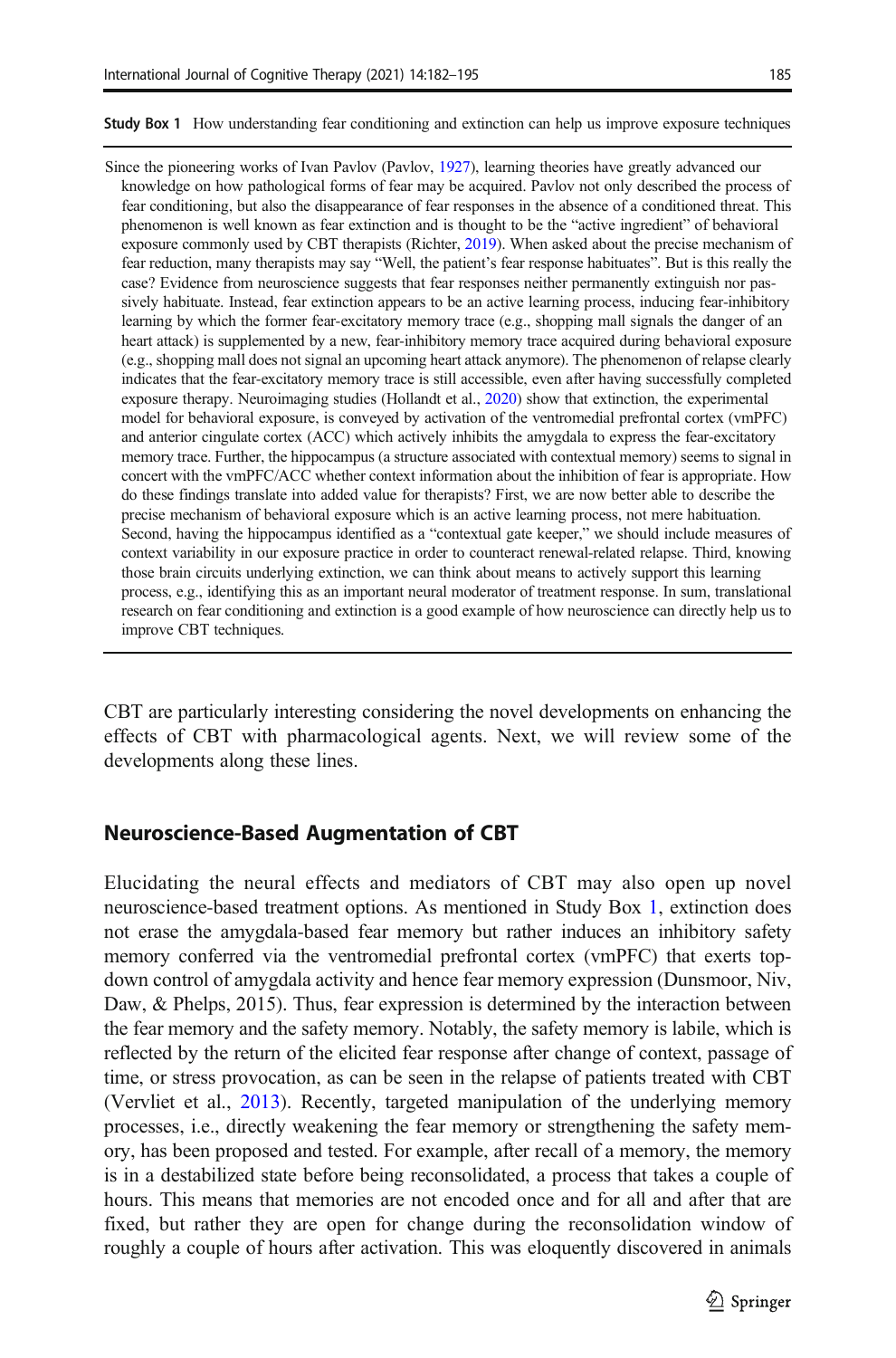(Nader et al., [2000](#page-12-0)) and replicated in humans using both experimentally induced fear memories (Ågren et al., [2012\)](#page-9-0) and long-term fear of spiders (Björkstrand et al., [2016\)](#page-10-0). Interestingly, fear memory activation and subsequent extinction within, but not outside, the reconsolidation window attenuated fear responses by directly targeting the amygdala fear memory trace (Ågren et al., [2012\)](#page-9-0). These findings open a window of opportunity for enhancing CBT, e.g., by destabilizing fear memories and then time the exposure to within the reconsolidation window. Reconsolidation of fear memories may also be targeted using various pharmacological compounds. Interesting contributions to this end have been achieved using the beta-blocker propranolol to block the reconsolidation of spider fear memories in phobic patients (Soeter & Kindt, [2015\)](#page-13-0). Although interfering with reconsolidation shows some promise in attenuating excessive fear and anxiety, small sample sizes and a recent non-replication of initial findings (Chalkia et al., [2020\)](#page-10-0) call for pre-registered trials with larger samples to delineate the effects.

Combining CBT with pharmacological cognitive enhancers can be used to boost inhibitory learning and the safety memory. Among the cognitive enhancers, Dcycloserine (DCS) is one of the most studied in mental illness (e.g., Andersson et al., [2015\)](#page-10-0). DCS is an antibiotic that also acts as a partial agonist on the N-methyl-D-aspartate (NMDA) receptor, a receptor involved in memory formation. Work on DCS and the strengthening of extinction memory are a successful result of translational research, where findings in animals have been translated to human experimental studies employing Pavlovian fear conditioning, and then to clinical studies of anxiety and related disorders. As with many pharmacological agents, timing of the plasma concentration to the learning/memory formation is crucial. The administration of DCS about 1–2 h prior to Pavlovian fear extinction has been shown to enhance extinction learning and attenuate both neural and subjective fear responses (Ebrahimi et al., [2020](#page-10-0)). In anxiety and related disorders, DCS has similarly been shown to facilitate exposure learning (Mataix-Cols et al., [2017](#page-12-0)), both when administered prior to or after the exposure session (Smits et al., [2020\)](#page-12-0). One of the potential drawbacks of DCS and other cognitive enhancers is that they enhance learning regardless of the success of the exposure session. To safeguard against unwanted strengthening of fear memory, it has been suggested to administer DCS only after exposure sessions with adequate fear reductions. It should be mentioned that DCS is but one example and there is a large range of potential pharmacological agents that could be used to potentiate inhibitory learning during CBT (see e.g., Singewald et al., [2015](#page-12-0) for a review). See also Study Box [2](#page-5-0).

Pharmacological interventions often affect broad brain regions as well as non-brain targets, which may result in unwanted side effects. Using more targeted modulation of neural activity with non-invasive brain stimulation such as transcranial magnetic stimulation (TMS) and transcranial direct current stimulation (tDCS) can overcome these limitations (Burger, [2019\)](#page-10-0). These techniques can modulate neural activity and be used to target brain regions involved in emotion regulation and extinction learning, such as the prefrontal cortex. Indeed, there are initial reports of non-invasive brain stimulation augmenting exposure therapy for PTSD (Isserles et al., [2013](#page-11-0)) and spider phobia (Herrmann et al., [2017](#page-11-0)). However, a common limitation of current non-invasive brain stimulation techniques is that they only reach superficial sites such as the cortex, whereas many vital brain functions are located subcortically, e.g., limbic structures like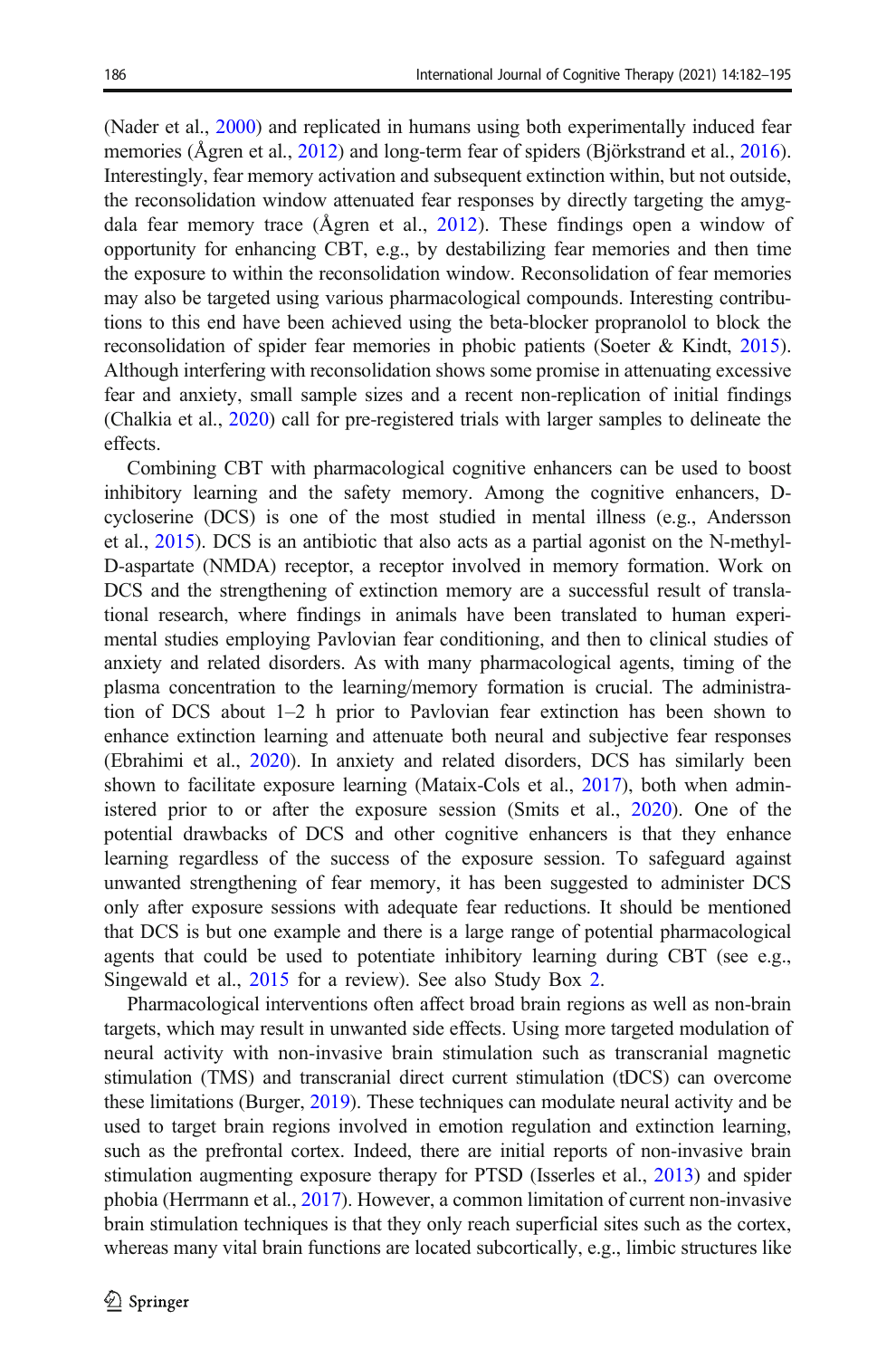<span id="page-5-0"></span>Study Box 2 Cognitive enhancers: a paradigm shift in the combined psycho-pharmacological treatment of mental disorders?

Currently, the major pharmacological treatments for mental disorders such as SSRIs or anxiolytics work predominantly via reducing core symptoms of a given disorder. As a result, pharmacological treatments are usually initiated by the physician or psychiatrist, while psychotherapists initiate psychological treatments in parallel. While exchange and consultation take place on a professional level, there is no explicitly targeted interaction between these treatment strategies on a mechanistic level. Recently, emerging evidence indicates a novel avenue to use pharmacological agents to manipulate specific neural mechanisms which in turn are closely connected to what we do during CBT. D-cycloserine (DCS), which is a partial NMDA receptor agonist, facilitates neural plasticity during fear conditioning, and extinction (Walker et al., [2002\)](#page-13-0) is perhaps the most studied substance and will here exemplify this paradigm shift from treating symptoms to targeting mechanisms. DCS has no known acute psychotropic effects and does not change any symptoms when administered alone; in fact, when administered in a double-blind fashion, patients are not reliably able to detect whether they received the verum or placebo. However, when given together with exposure-based CBT, it may enhance neural plasticity during exposure (Mataix-Cols et al., [2017;](#page-12-0) Norberg et al., [2008\)](#page-12-0), thus possibly boosting the consolidation of the new, fear-inhibitory memory trace (see Study Box [1\)](#page-3-0). It is interesting to note that particularly those patients who show pronounced fear reduction (e.g., fear-inhibitory learning) during the exposure session benefit most from DCS neuroenhancement (Smits et al., [2013\)](#page-13-0). In summary, using DCS as a neuroenhancing strategy indicates that the medication itself is not effective but needs a therapist to create an appropriate learning environment, in which DCS can boost the critical learning process. As illustrated by the example case of DCS, a better understanding of those mechanisms recruited by CBT techniques can translate into neuroscience-based augmentation strategies where therapists and cognitive enhancers closely collaborate.

the amygdala and hippocampus, and the medial prefrontal cortex. To overcome this limitation, indirect targeting of brain regions functionally connected to the cortical site can be applied. As an example, in a recent study, Raij et al. [\(2018\)](#page-12-0) used functional connectivity fMRI to identify cortical regions connected to the vmPFC. The authors then targeted the vmPFC using TMS of the functionally connected cortical region to show that this augmented extinction of conditioned stimuli.

Recent work has used real-time fMRI to deliver feedback on current brain activity to patients. In this work, patients can use the neurofeedback to adapt their emotion regulation techniques to match a predefined target, e.g., either enhancing activity in frontal regulatory regions or attenuating amygdala activity. Although routine clinical application is still not available, promising results have been reported in several diagnostic groups, including spider phobia (Zilverstand et al., [2015\)](#page-13-0) and depression (Young et al., [2018](#page-13-0)). Even single neurofeedback sessions may have lasting effects on emotion regulation strategies used in everyday life, as shown by MacDuffie et al. [\(2018\)](#page-11-0).

Tools and approaches from neuroscience are well suited to potentiate CBT, and indeed, many promising avenues are being pursued that may see clinical applications, as outlined in this section. While improving CBT remains important, we must also consider the possibility that CBT will not fit everyone. Thus, it is important to address the question of for whom will the treatment work and ideally to know this in advance. In other words, we need to develop objective methods to guide the selection of the treatment that best fits a particular individual, i.e., precision psychiatry and psychotherapy. Hence, we now turn to the recent advances in machine learning and statistics and how they can inform clinical decision-making in the areas of diagnosis, prognosis, and treatment response for the individual patient (Gabrieli et al., [2015\)](#page-10-0).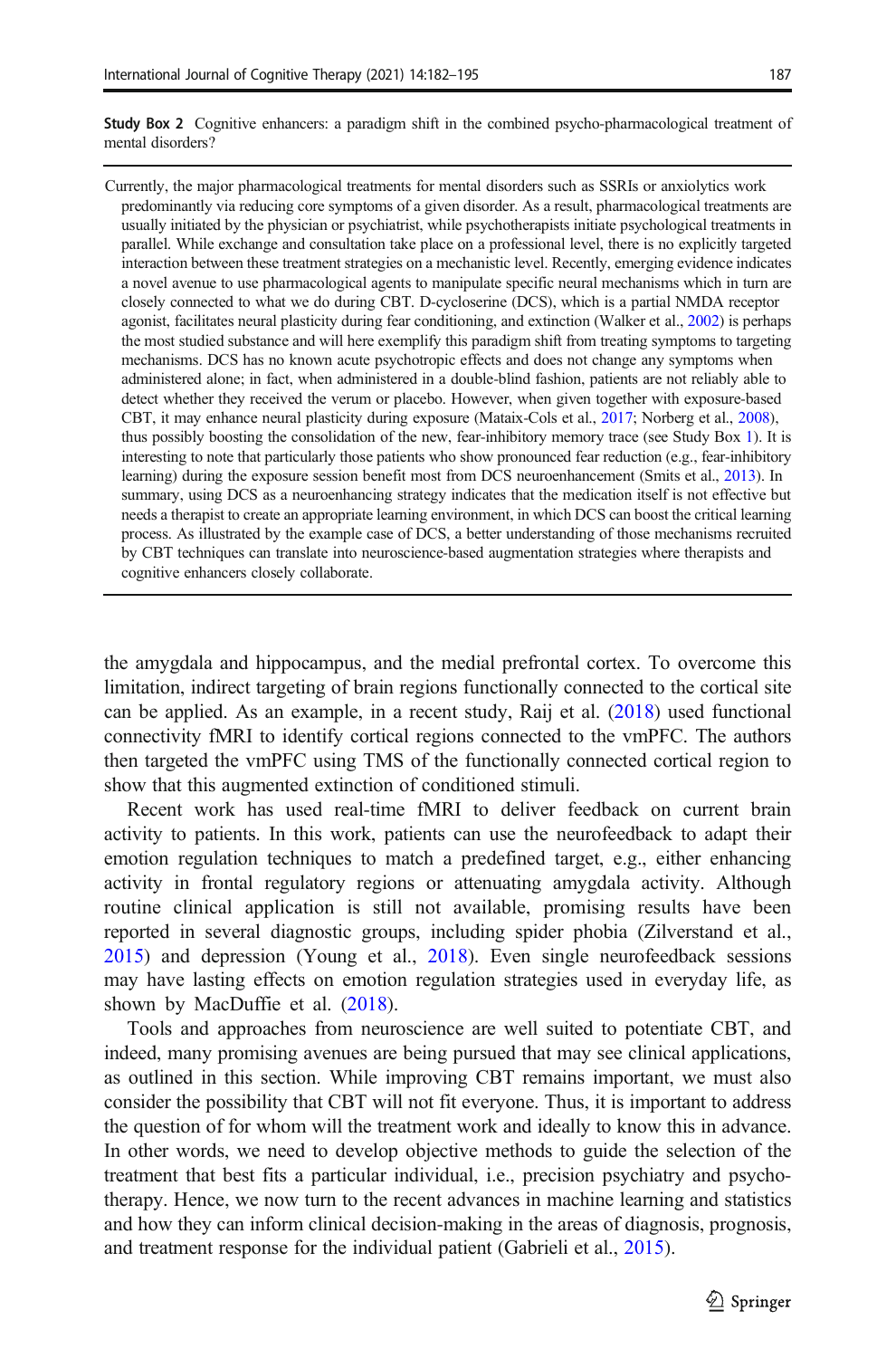#### Identifying Prognostic Markers of CBT Outcome

Behavioral research on treatment outcome prediction has existed for many years, and we believe it will become even more important in the future. Behavioral data, compared with any other current biological assessment, is superior from a feasibility perspective, e.g., the ease and low cost of collecting behavioral data. However, reports on behavioral treatment outcome predictors are contradictory, and the reported effects are usually small. Forsell et al.  $(2020)$  $(2020)$  $(2020)$  reported on 4310 patients treated for depression, panic disorder, or social anxiety disorder with the Internetdelivered CBT and found that patients not responding to CBT can be predicted with about 70% accuracy. However, this accuracy rate was only achievable half way through the treatment (week 6 of 12), and pre-treatment subjective symptom severity ratings did not significantly predict post-treatment outcomes (Forsell et al., [2020](#page-10-0)). In a similar way, Hilbert et al. [\(2020\)](#page-11-0) predicted CBT outcome in a naturalistic sample from a university-based outpatient center with 2147 patients who received face-to-face CBT. Predictors based on routinely available sociodemographic and clinical data did not exceed 59% prediction accuracy. Thus, there is room for improvement and a need to develop accurate pre-treatment predictors of outcome. In this respect, neuroscience may contribute with data at a level more appropriate for predicting treatment outcome. To date, a variety of methods have been used with the aim to predict treatment outcomes, e.g., therapygenetics and genome-wide association studies (Andersson et al., [2018;](#page-10-0) Rayner et al., [2019](#page-12-0) for a meta-analysis). As non-invasive brain imaging with structural and functional MRI has become increasingly accessible, the number of studies employing such data to predict treatment outcome is steadily growing.

Brain network configurations in emotion-regulating circuits which are recruited by CBT techniques may act as predictors of treatment response. The vmPFC and anterior cingulate cortex (ACC) are densely connected to the amygdala and have been associated with different forms of emotion regulation, among them fear inhibition. Translational research (Milad  $&$  Quirk, [2002\)](#page-12-0) shows that behavioral exposure as a key CBT technique commonly employed for the treatment of anxiety disorders and beyond is very likely to recruit this brain circuit (see Study Box [1\)](#page-3-0). In accordance, an emerging body of research shows that CBT response seems to be associated with pre-treatment ACC functionality in disorders along the internalizing spectrum such as panic disorder (Hahn et al., [2015](#page-11-0); Lueken et al., [2013](#page-11-0)), social anxiety disorder (Månsson et al., [2015](#page-11-0)), post-traumatic stress disorder (Szeszko & Yehuda, [2019\)](#page-13-0), and unipolar depressive disorders (Siegle et al., [2006,](#page-12-0) [2012](#page-12-0)). Moreover, in some studies, neuroimaging data has produced more accurate predictions of treatment outcome than demographic and clinical data (Frick et al., [2020;](#page-10-0) Månsson et al., [2015](#page-11-0)). See also reviews on treatment outcome prediction in anxiety disorders (Lueken et al., [2016](#page-11-0); Shin et al., [2013\)](#page-12-0). Using such biomarkers would open for proper identification of patients not likely to respond to CBT and thus should be offered another treatment or behavioral or neuroscience-informed augmentation strategies such as neurofeedback training in addition to standard CBT.

Precision psychotherapy will however only become clinically relevant if we can predict the treatment outcome at the level of a single patient. Most predictions to date have been achieved by using univariate, group-based methods that neither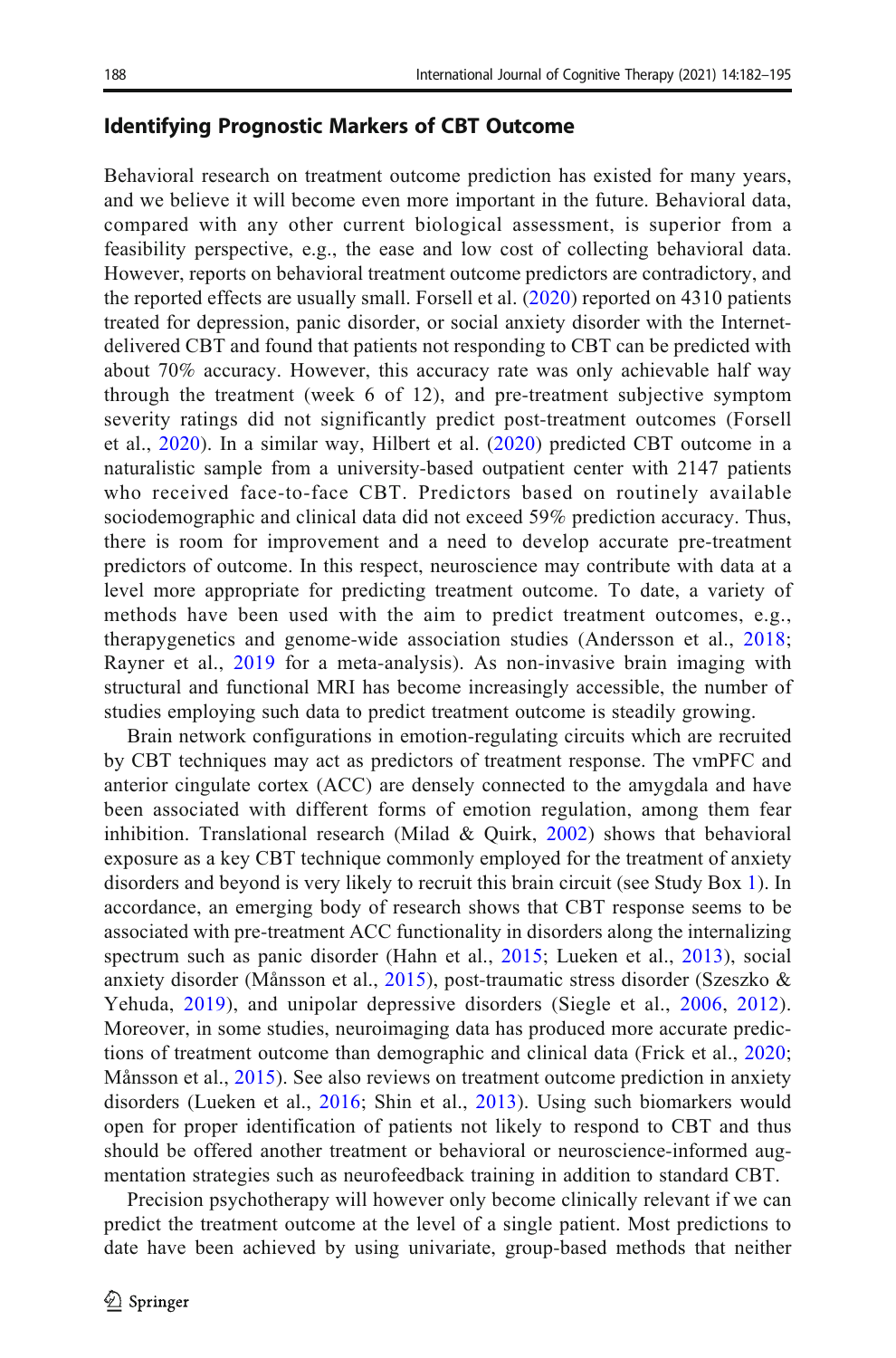mirror the multivariate nature of predictors (e.g., inter-dependency of variables) nor yield predictions suitable for individual patients. In contrast, novel methods embedding multivariate data within a machine learning framework allow modeling the complex, interdependent structure of these data and to train an algorithm to detect a pattern of predictive value (see also Study Box 3). Further, unbiased estimates that generalize to future individuals are needed. Single patient prediction studies typically use a cross-validation framework in which a subsample of the study participants is used to train a model (training set), which is then applied to a subset of subjects who were held out (test set). However, it should be acknowledged that the majority of neuroprediction studies has used less than 50 patients and most often employed biased cross-validation schemes (i.e., leave-one-out cross-validation), and robust prognostic markers are still largely lacking (Poldrack et al., [2019;](#page-12-0) Varoquaux, [2017\)](#page-13-0).

Another drawback of most studies to date is that they have used only one treatment, precluding assessments of specificity of findings; i.e., it is unknown if responders would respond to any treatment or specifically to the tested treatment. Establishing predictors of treatment outcome remains important, but clinicians are mainly interested in knowing what treatment will be best suited for the individual patient they have in front of them. To answer this question, a possible next step in neuroprediction is modality prediction, e.g., is this patient more likely to respond to CBT than SSRI or vice versa? In a recent study (Frick et al., [2018](#page-10-0)), we showed that patients with social anxiety who had high pre-treatment activity in the dorsal ACC were more likely to respond to combined SSRI + CBT than CBT monotherapy, whereas patients with low pre-treatment activity in this brain region were more likely to respond to monotherapy. If these findings are replicated, they may represent an important clinical application of fMRI to inform treatment selection.

|  |  |  |  |  |  |  |  |  | <b>Study Box 3</b> What is machine learning and how may it support clinicians in the future? |  |  |  |
|--|--|--|--|--|--|--|--|--|----------------------------------------------------------------------------------------------|--|--|--|
|--|--|--|--|--|--|--|--|--|----------------------------------------------------------------------------------------------|--|--|--|

The organization of our brain as a complex system with multiple networks is inherently multivariate. As such, univariate methods applied to brain imaging data are not ideally suited to map this multivariate nature of the brain. Multivariate pattern recognition, embedded within a machine learning (ML) framework appears to be a superior approach (Woo et al., [2017](#page-13-0)). In ML, which is a form of artificial intelligence (AI), a computer is not programmed in a deterministic way anymore, but instead algorithms are used that can make inferences from data to learn a new task. ML crucially involves two steps: a training phase, where the algorithm can learn a decision rule on existing datasets, and an independent testing phase, where a new case is classified based on the established learning rule (Orrù et al., [2012](#page-12-0)). As an example, we could feed in a brain imaging dataset from a sample of patients who were treated with CBT. As we know the outcome of the treatment, the algorithm both receives information on the data and the criterion (e.g., whether a patient responded in a sufficient way or not). Having established a decision rule (or, as we say a discriminatory pattern) on this training set, the algorithm then works on a new and unseen patient and will predict a probability whether this patient belongs to the group of responders or non-responders. By comparing the "real-world" results, we can quantify the sensitivity, specificity, and overall accuracy of our decision rule. From a clinician- and patient-centered perspective, knowing a priori if a patient is likely to respond before a particular treatment is initiated could help in sparing ineffective treatments, associated side effects on patient compliance, disease chronification or aggravation, as well as direct and indirect costs. As such, ML may unfold its potential by supporting clinical decision-making. While ML may offer such support in the future, many methodological, ethical, practical, and societal problems still encompass the clinical implementation of AI systems that need to be addressed (Cearns et al., [2019;](#page-10-0) Poldrack et al., [2019\)](#page-12-0).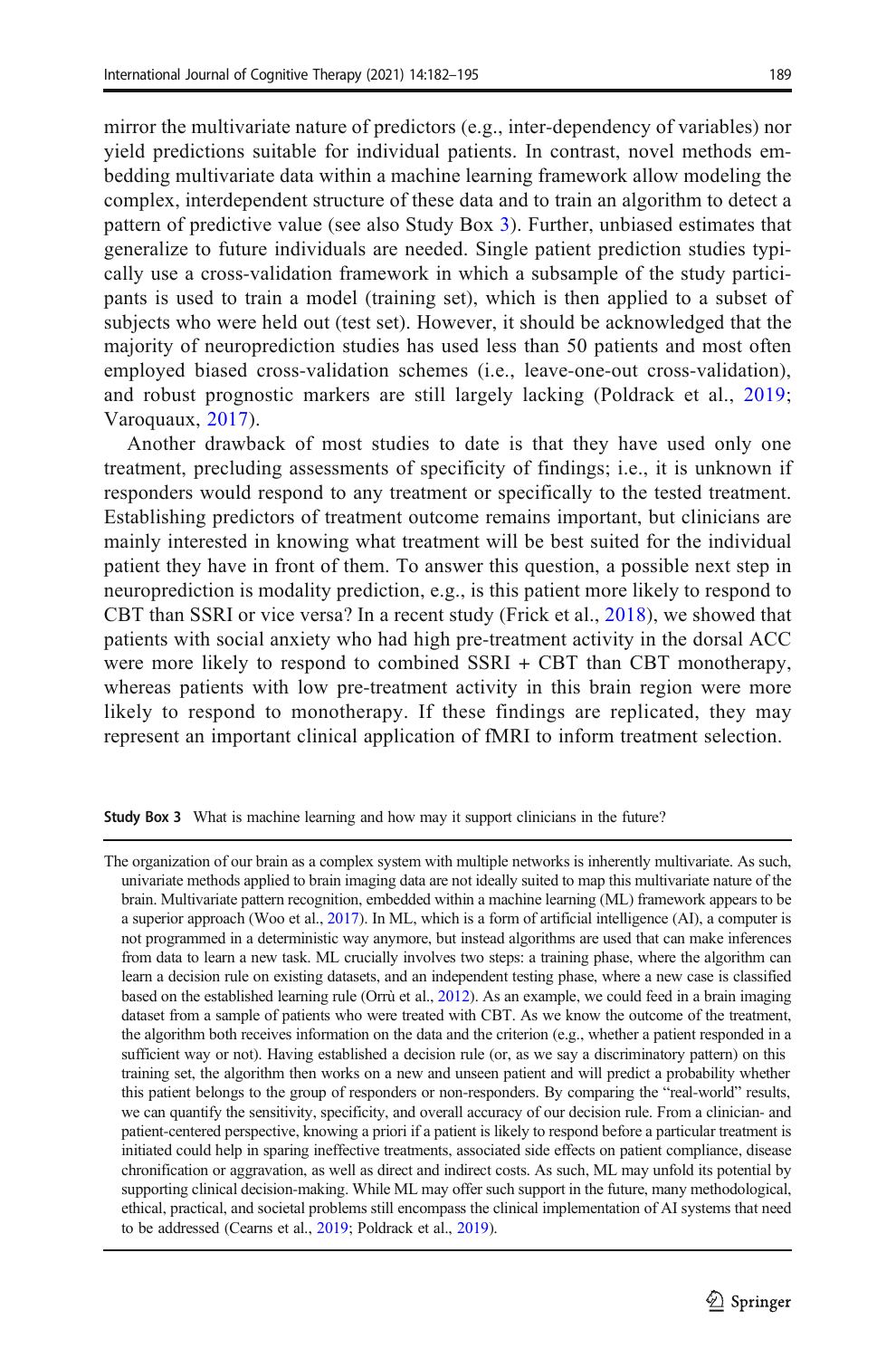### Challenges for the Future

While mechanistic studies using neuroimaging techniques usually focus on a high degree of internal validity (thus, enhancing the causal strength to infer a given mechanism), the clinical application of neuroscience-based findings crucially calls for a stronger focus on external validity, specifically at the individual patient level. Using biomarkers in clinical routine care requires high sensitivity and specificity; that is, we need to estimate the degree to which these findings (usually inferred from highly controlled clinical samples with strict inclusion and exclusion criteria) can be generalized to patients with comorbid disorders, varying sociodemographic factors, and diversity in general. From a clinical perspective, what is important is that the performance of the biomarker generalizes to the next patient entering your clinic. Currently, tests of the robustness of findings, including replications and validations in new samples, are rather the exception than the rule. This will require novel study designs, including more heterogeneous samples from multiple sites. Also related to the robustness of findings is the current discussion within the neuroimaging community of low reliability of many fMRI paradigms (Elliott et al., [2020\)](#page-10-0) as well as the multitude of analysis pipelines employed that sometimes lead to contradicting results (Botvinik-Nezer et al., [2020](#page-10-0)). It is important to be aware of the shortcomings of the field but at the same time be aware that the field is being transformed toward greater emphasis on reproducibility, including code and data sharing, preregistration of studies and analyses, and more robust findings. These measures will improve both mechanistic and treatment-prediction studies of CBT.

Moreover, we believe that innovative sampling strategies will further enhance our understanding of neural factors involved in CBT. For example, measures of symptoms are often collected at numerous timepoints during treatment, but neuroimaging is almost exclusively only to pre- and post-treatment. Adding additional scans during the course of treatment would allow for a more mechanistic understanding of the treatment process and how brain networks change over the course of treatment. This could resolve current debates regarding the order of changes in cognitions, behavior, the brain, and symptoms. There is a trend in the fMRI field of complementing large sample sizes where individuals are scanned once with smaller samples with multiple and/or longer scans per individual. This would fit well with the single subject design (e.g., A-B-A) employed in CBT studies, where assessments are performed, e.g., weekly and interventions delivered at random timepoints to tie the change in symptoms to the intervention.

Furthermore, neuroscience research so far has predominantly focused on individual factors (e.g., genetics) and how these may alter brain systems. Based on a bio-psychosocial understanding of mental disorders and their treatment, the social (e.g., environmental) component has most often been neglected. Neuroimaging can enhance our understanding not only on bio-psycho but also bio-social interactions and hence unravel the impact of social/environmental risk and resilience factors on our brains. For example, environmental factors such as living in an urban area appear to act on amygdalar reactivity: Current city living was associated with increased amygdala activity, whereas urban upbringing affected the anterior cingulate cortex, a key region for regulation of amygdala activity, negative affect and stress (Lederbogen et al., [2011](#page-11-0)). Given the limitations of this cross-sectional approach, these findings are in line with urban living being a risk factor for common mental disorders such as mood, anxiety, and substance use disorders. Neuroscience may help to better understand potential mechanisms conferring this association.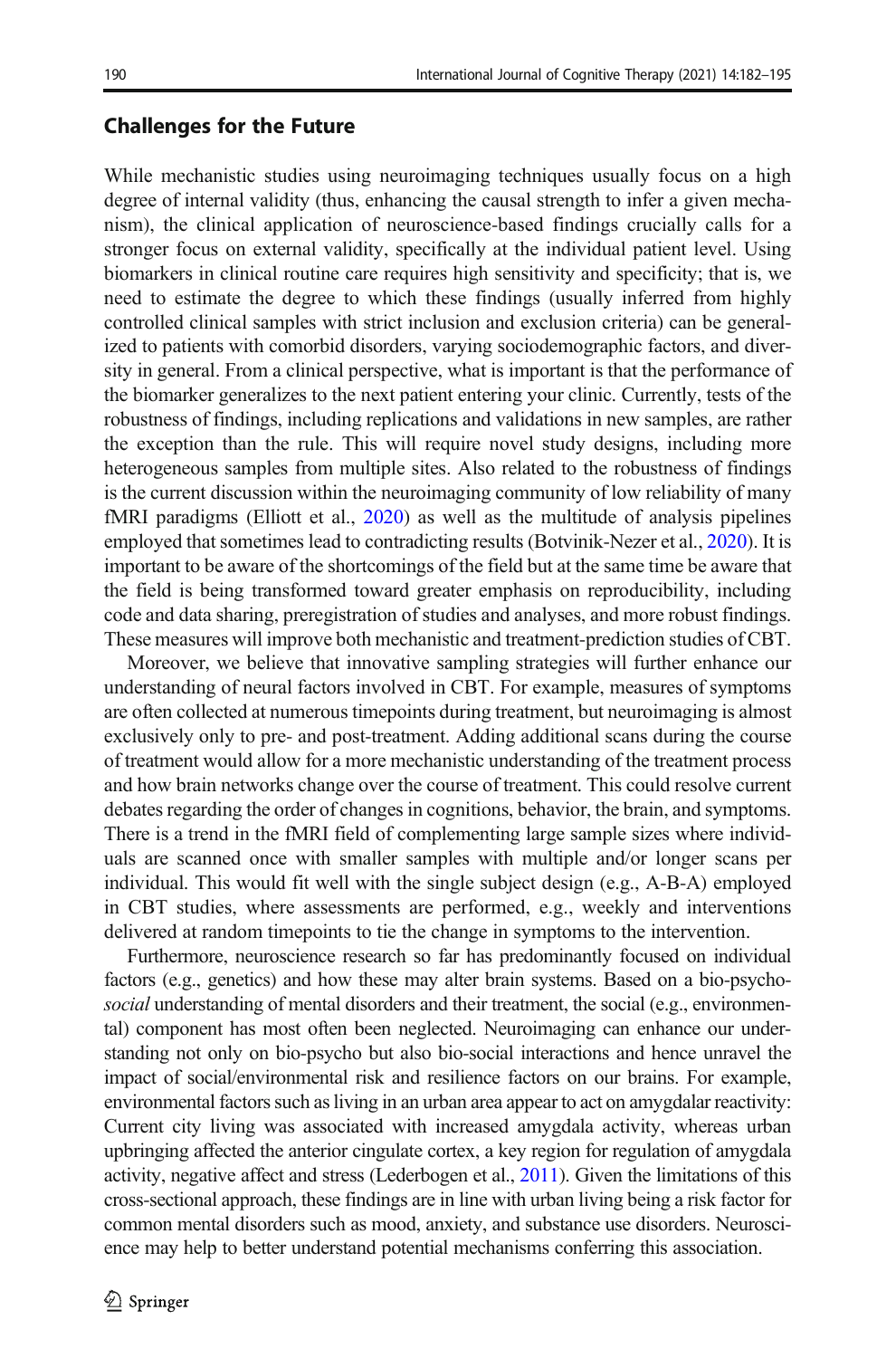#### <span id="page-9-0"></span>Summary

In summary, using tools and approaches from neuroscience offers plenty of opportunities to identify mechanisms of therapeutic change induced by CBT, to augment CBT and achieve better treatment outcomes, and to guide clinical decision-making. Here, we have highlighted a few of these opportunities and outlined both challenges and promises within the field. We briefly reviewed the early days of neuroimaging studies on CBT, and moved forward to fear conditioning and extinction as an exemplary mechanism to study pathological forms of fear as well as their amelioration via exposure therapy, and we highlighted that prior knowledge focus on habituation as a mechanism of exposure therapy has to be revised according to recent evidence from neuroscience. We mentioned a few intriguing observations on similar effects by CBT and pharmacological interventions and moved forward to research on cognitive enhancers, brain stimulation, and neurofeedback to boost the effect of CBT. We have also acknowledged that it is possible that there will never be one single treatment that is superior to all other treatments, and thus, we should focus on what treatment works best for whom. Along these lines, we introduced the field of neuroprediction, with studies using novel techniques from machine learning to achieve personalized treatment selection.

We believe there will be a surge of studies using neuroscience approaches to better understand CBT, and that the near future will see clinical implementations that will benefit our patients.

Acknowledgements Open access funding provided by Karolinska Institute.

Funding Dr. Månsson is supported by the Swedish Research Council. Dr. Lueken is funded by the Deutsche Forschungsgemeinschaft (DFG, German Research Foundation)—Projektnummer 44541416–TRR 58. Dr. Frick is supported by the Kjell and Märta Beijer Foundation, Riksbankens Jubileumsfond, the Swedish Research Council, and the Swedish Brain Foundation.

#### Compliance with Ethical Standards

Conflict of Interest The authors declare that they have no conflict of interest.

Open Access This article is licensed under a Creative Commons Attribution 4.0 International License, which permits use, sharing, adaptation, distribution and reproduction in any medium or format, as long as you give appropriate credit to the original author(s) and the source, provide a link to the Creative Commons licence, and indicate if changes were made. The images or other third party material in this article are included in the article's Creative Commons licence, unless indicated otherwise in a credit line to the material. If material is not included in the article's Creative Commons licence and your intended use is not permitted by statutory regulation or exceeds the permitted use, you will need to obtain permission directly from the copyright holder. To view a copy of this licence, visit [http://creativecommons.org/licenses/by/4.0/](https://doi.org/).

#### References

Ågren, T., Engman, J., Frick, A., Björkstrand, J., Larsson, E.-M., Furmark, T., & Fredrikson, M. (2012). Disruption of reconsolidation erases a fear memory trace in the human amygdala. Science, 337(6101), 1550–1552.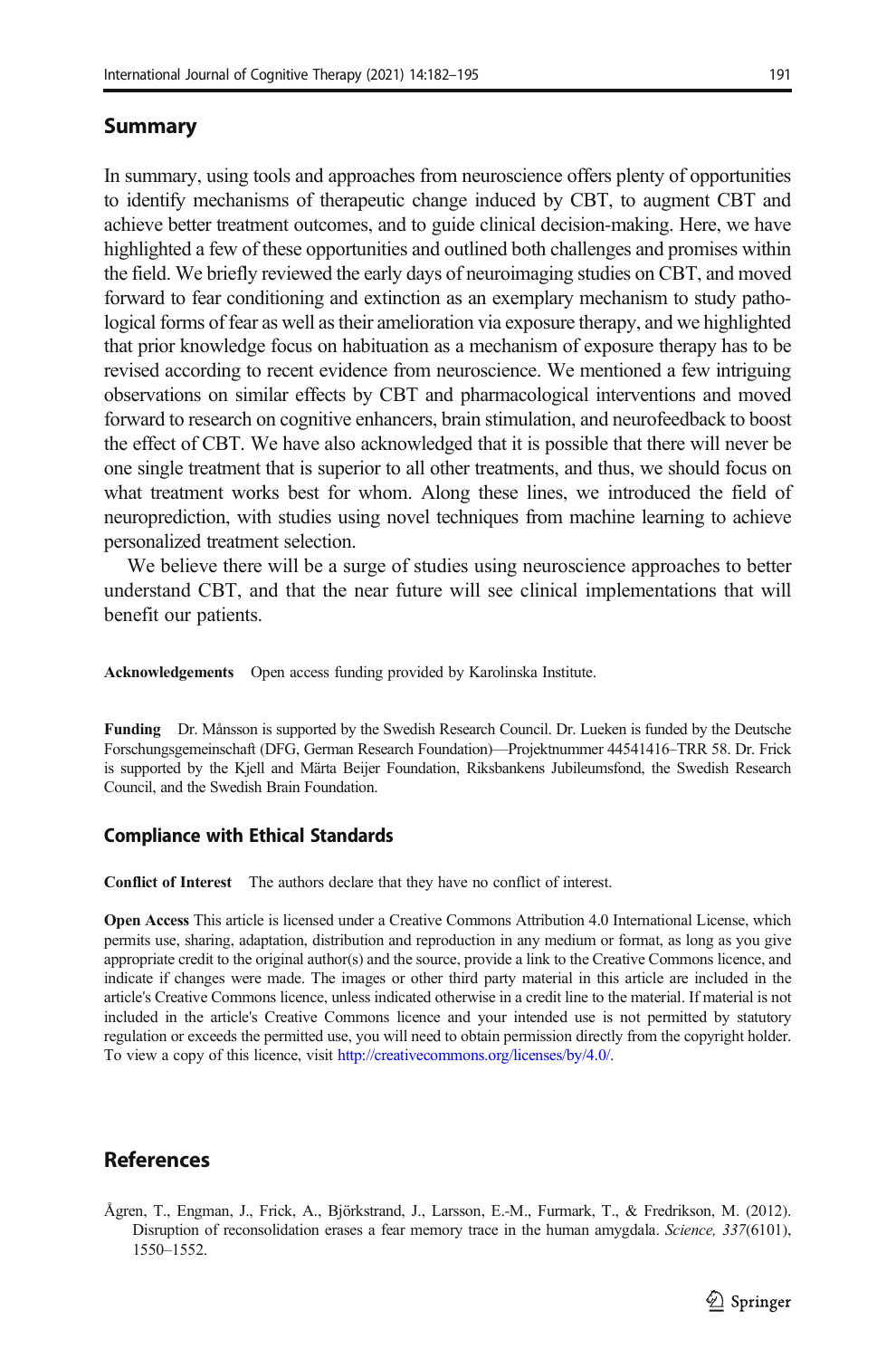- <span id="page-10-0"></span>Andersson, E., Crowley, J. J., Lindefors, N., Ljótsson, B., Hedman-Lagerlöf, E., Boberg, J., El Alaoui, S., Karlsson, R., Lu, Y., Mattheisen, M., Kähler, A. K., Svanborg, C., Mataix-Cols, D., Mattsson, S., Forsell, E., Kaldo, V., Schalling, M., Lavebratt, C., Sullivan, P. F., & Rück, C. (2018). Genetics of response to cognitive behavior therapy in adults with major depression: A preliminary report. Molecular Psychiatry, 24, 484–490. <https://doi.org/10.1038/s41380-018-0289-9>.
- Andersson, E., Hedman, E., Enander, J., Radu Djurfeldt, D., Ljótsson, B., Cervenka, S., Isung, J., Svanborg, C., Mataix-Cols, D., Kaldo, V., Andersson, G., Lindefors, N., & Rück, C. (2015). D-Cycloserine vs placebo as adjunct to cognitive behavioral therapy for obsessive-compulsive disorder and interaction with antidepressants: A randomized clinical trial. JAMA Psychiatry, 72(7), 659–667.
- Baxter Jr., L. R., Schwartz, J. M., Bergman, K. S., Szuba, M. P., Guze, B. H., Mazziotta, J. C., Alazraki, A., Selin, C. E., Ferng, H. K., & Munford, P. (1992). Caudate glucose metabolic rate changes with both drug and behavior therapy for obsessive-compulsive disorder. Archives of General Psychiatry, 49(9), 681–689.
- Björkstrand, J., Agren, T., Åhs, F., Frick, A., Larsson, E.-M., Hjorth, O., Furmark, T., & Fredrikson, M. (2016). Disrupting reconsolidation attenuates long-term fear memory in the human amygdala and facilitates approach behavior. Current Biology, 26(19), 2690–2695.
- Botvinik-Nezer, R., Holzmeister, F., Camerer, C. F., Dreber, A., Huber, J., Johannesson, M., Kirchler, M., Iwanir, R., Mumford, J. A., Adcock, R. A., Avesani, P., Baczkowski, B. M., Bajracharya, A., Bakst, L., Ball, S., Barilari, M., Bault, N., Beaton, D., Beitner, J., et al. (2020). Variability in the analysis of a single neuroimaging dataset by many teams. Nature, 582(7810), 84–88.
- Burger, A. (2019). The effects of neurostimulation on the extinction of fear. In T. Heidenreich & P. Tata (Eds.), Cognitive and Behavioural Therapies at the Crossroads. Verlag: DGVT.
- Carpenter, J. K., Andrews, L. A., Witcraft, S. M., Powers, M. B., Smits, J. A. J., & Hofmann, S. G. (2018). Cognitive behavioral therapy for anxiety and related disorders: A meta-analysis of randomized placebocontrolled trials. Depression and Anxiety, 35(6), 502–514.
- Cearns, M., Hahn, T., & Baune, B. T. (2019). Recommendations and future directions for supervised machine learning in psychiatry. Translational Psychiatry, 9(1), 271.
- Chalkia, A., Schroyens, N., Leng, L., Vanhasbroeck, N., Zenses, A.-K., Van Oudenhove, L., & Beckers, T. (2020). No persistent attenuation of fear memories in humans: A registered replication of the reactivationextinction effect. Cortex, 129, 496–509.
- Chen, H.-Y., Cheng, I.-C., Pan, Y.-J., Chiu, Y.-L., Hsu, S.-P., Pai, M.-F., Yang, J.-Y., Peng, Y.-S., Tsai, T.-J., & Wu, K.-D. (2011). Cognitive-behavioral therapy for sleep disturbance decreases inflammatory cytokines and oxidative stress in hemodialysis patients. Kidney International, 80(4), 415–422.
- Craske, M. (2019). Neuroscience driven approaches to cognitive and behavioural therapy for anxiety and depression. In T. Heidenreich & P. Tata (Eds.), Cognitive and Behavioural Therapies at the Crossroads. Verlag: DGVT.
- Ebrahimi, C., Gechter, J., Lueken, U., Schlagenhauf, F., Wittchen, H.-U., Hamm, A. O., & Ströhle, A. (2020). Augmenting extinction learning with D-cycloserine reduces return of fear: A randomized, placebocontrolled fMRI study. Neuropsychopharmacology: Official Publication of the American College of Neuropsychopharmacology, 45(3), 499–506.
- Elliott, M. L., Knodt, A. R., Ireland, D., Morris, M. L., Poulton, R., Ramrakha, S., Sison, M. L., Moffitt, T. E., Caspi, A., & Hariri, A. R. (2020). What is the test-retest reliability of common task-functional MRI measures? New Empirical Evidence and a Meta-Analysis. Psychological Science, 31(7), 792-806. [https://](https://doi.org/10.1177/956797620916786) [doi.org/10.1177/956797620916786](https://doi.org/10.1177/956797620916786).
- Forsell, E., Isacsson, N., Blom, K., Jernelöv, S., Ben Abdesslem, F., Lindefors, N., Boman, M., & Kaldo, V. (2020). Predicting treatment failure in regular care internet-delivered cognitive behavior therapy for depression and anxiety using only weekly symptom measures. Journal of Consulting and Clinical Psychology, 88(4), 311–321.
- Frick, A., Engman, J., Alaie, I., Björkstrand, J., Gingnell, M., Larsson, E.-M., Eriksson, E., Wahlstedt, K., Fredrikson, M., & Furmark, T. (2020). Neuroimaging, genetic, clinical, and demographic predictors of treatment response in patients with social anxiety disorder. Journal of Affective Disorders, 261, 230–237.
- Frick, A., Engman, J., Wahlstedt, K., Gingnell, M., Fredrikson, M., & Furmark, T. (2018). Anterior cingulate cortex activity as a candidate biomarker for treatment selection in social anxiety disorder. BJPsych Open, 4(3), 157–159. <https://doi.org/10.1192/bjo.2018.15>.
- Furmark, T., Tillfors, M., Marteinsdottir, I., Fischer, H., Pissiota, A., Langstrom, B., & Fredrikson, M. (2002). Common changes in cerebral blood flow in patients with social phobia treated with citalopram or cognitive-behavioral therapy. Archives of General Psychiatry, 59(5), 425–433.
- Gabrieli, J. D. E., Ghosh, S. S., & Whitfield-Gabrieli, S. (2015). Prediction as a humanitarian and pragmatic contribution from human cognitive neuroscience. Neuron, 85(1), 11–26.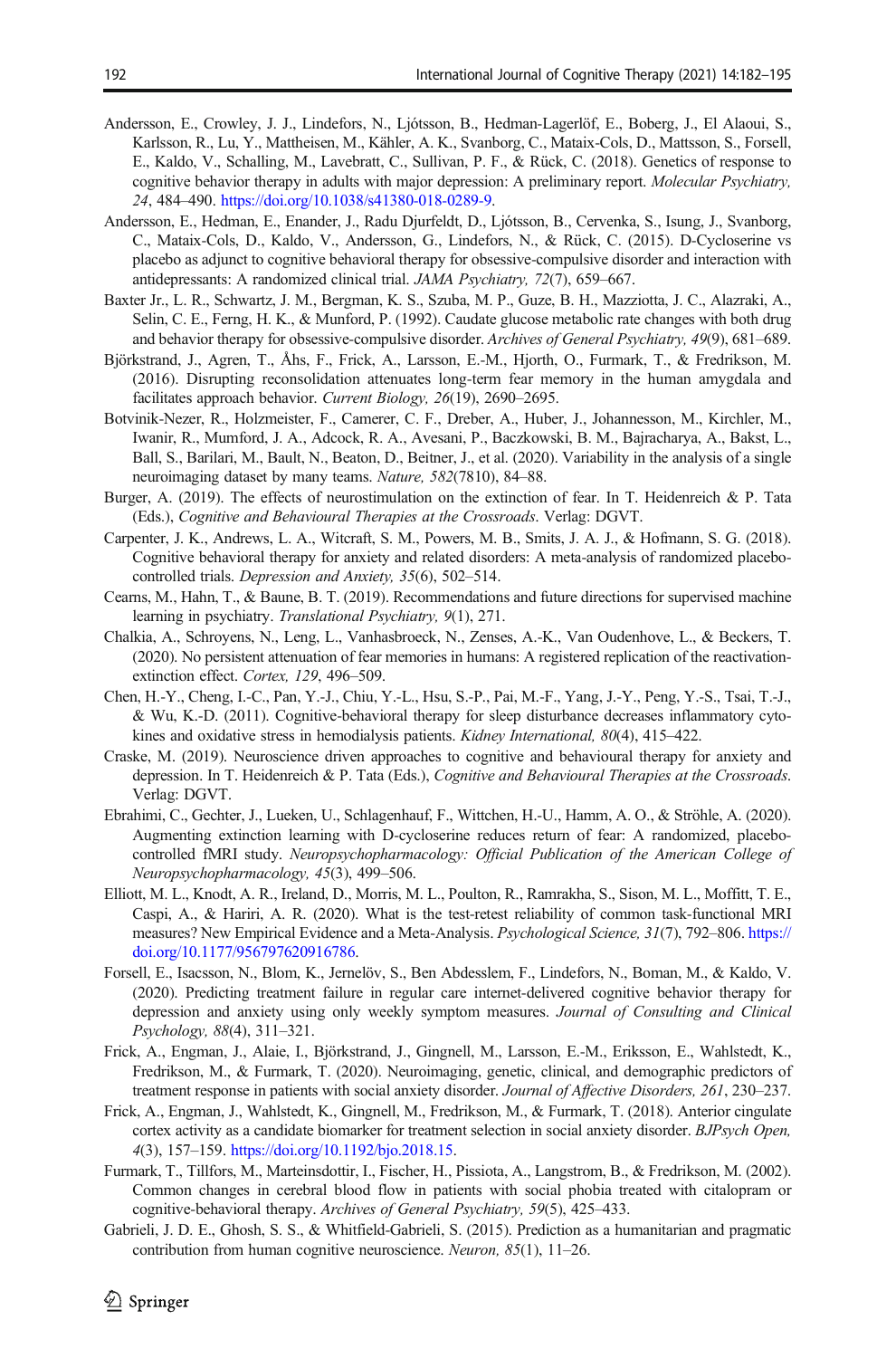- <span id="page-11-0"></span>Ginsburg, G. S., Becker, E. M., Keeton, C. P., Sakolsky, D., Piacentini, J., Albano, A. M., Compton, S. N., Iyengar, S., Sullivan, K., Caporino, N., Peris, T., Birmaher, B., Rynn, M., March, J., & Kendall, P. C. (2014). Naturalistic follow-up of youths treated for pediatric anxiety disorders. JAMA Psychiatry, 71(3), 310–318.
- Goldapple, K., Segal, Z., Garson, C., Lau, M., Bieling, P., Kennedy, S., & Mayberg, H. (2004). Modulation of cortical-limbic pathways in major depression: Treatment-specific effects of cognitive behavior therapy. Archives of General Psychiatry, 61(1), 34–41.
- Hahn, T., Kircher, T., Straube, B., Wittchen, H.-U., Konrad, C., Ströhle, A., Wittmann, A., Pfleiderer, B., Reif, A., Arolt, V., & Lueken, U. (2015). Predicting treatment response to cognitive behavioral therapy in panic disorder with agoraphobia by integrating local neural information. JAMA Psychiatry, 72(1), 68–74.
- Herrmann, M. J., Katzorke, A., Busch, Y., Gromer, D., Polak, T., Pauli, P., & Deckert, J. (2017). Medial prefrontal cortex stimulation accelerates therapy response of exposure therapy in acrophobia. Brain Stimulation, 10(2), 291–297.
- Hilbert, K., Kunas, S. L., Lueken, U., Kathmann, N., Fydrich, T., & Fehm, L. (2020). Predicting cognitive behavioral therapy outcome in the outpatient sector based on clinical routine data: A machine learning approach. Behaviour Research and Therapy, 124, 103530.
- Hofmann, S. G., Asnaani, A., Vonk, I. J. J., Sawyer, A. T., & Fang, A. (2012). The efficacy of cognitive behavioral therapy: A review of meta-analyses. Cognitive Therapy and Research, 36(5), 427-440.
- Hollandt, M., Wroblewski, A., Yang, Y., Ridderbusch, I. C., Kircher, T., Hamm, A. O., Straube, B., & Richter, J. (2020). Facilitating translational science in anxiety disorders by adjusting extinction training in the laboratory to exposure-based therapy procedures. Translational Psychiatry, 10(1), 110.
- Holmes, E. A., Craske, M. G., & Graybiel, A. M. (2014). Psychological treatments: A call for mental-health science. Nature, 511(7509), 287–289.
- Isserles, M., Shalev, A. Y., Roth, Y., Peri, T., Kutz, I., Zlotnick, E., & Zangen, A. (2013). Effectiveness of deep transcranial magnetic stimulation combined with a brief exposure procedure in post-traumatic stress disorder–A pilot study. Brain Stimulation, 6(3), 377–383.
- Lederbogen, F., Kirsch, P., Haddad, L., Streit, F., Tost, H., Schuch, P., Wüst, S., Pruessner, J. C., Rietschel, M., Deuschle, M., & Meyer-Lindenberg, A. (2011). City living and urban upbringing affect neural social stress processing in humans. Nature, 474(7352), 498–501.
- Lindqvist, D., Epel, E. S., Mellon, S. H., Penninx, B. W., Revesz, D., Verhoeven, J. E., Reus, V. I., Lin, J., Mahan, L., Hough, C. M., Rosser, R., Bersani, F. S., Blackburn, E. H., & Wolkowitz, O. M. (2015). Psychiatric disorders and leukocyte telomere length: Underlying mechanisms linking mental illness with cellular aging. Neuroscience and Biobehavioral Reviews, 55, 333–364.
- Loerinc, A. G., Meuret, A. E., Twohig, M. P., Rosenfield, D., Bluett, E. J., & Craske, M. G. (2015). Response rates for CBT for anxiety disorders: Need for standardized criteria. Clinical Psychology Review, 42, 72–82.
- Lueken, U. (2019). Cognitive behavioral therapy at the crossroads with neuroscience: New perspectives for precision psychotherapy? In T. Heidenreich & P. Tata (Eds.), Cognitive and Behavioural Therapies at the Crossroads. Verlag: DGVT.
- Lueken, U., & Hahn, T. (2016). Functional neuroimaging of psychotherapeutic processes in anxiety and depression: From mechanisms to predictions. Current Opinion in Psychiatry, 29(1), 25–31.
- Lueken, U., Straube, B., Konrad, C., Wittchen, H. U., Strohle, A., Wittmann, A., Pfleiderer, B., Uhlmann, C., Arolt, V., Jansen, A., & Kircher, T. (2013). Neural substrates of treatment response to cognitivebehavioral therapy in panic disorder with agoraphobia. The American Journal of Psychiatry, 170(11), 1345–1355.
- Lueken, U., Zierhut, K. C., Hahn, T., Straube, B., Kircher, T., Reif, A., Richter, J., Hamm, A., Wittchen, H. U., & Domschke, K. (2016). Neurobiological markers predicting treatment response in anxiety disorders: A systematic review and implications for clinical application. Neuroscience and Biobehavioral Reviews, 66, 143–162.
- MacDuffie, K. E., MacInnes, J., Dickerson, K. C., Eddington, K. M., Strauman, T. J., & Adcock, R. A. (2018). Single session real-time fMRI neurofeedback has a lasting impact on cognitive behavioral therapy strategies. NeuroImage Clinical, 19, 868–875.
- Månsson, K. N. T. (2019). Brain signal variability and indices of cellular protection predicts social anxiety disorder treatment outcome. In T. Heidenreich & P. Tata (Eds.), Cognitive and Behavioural Therapies at the Crossroads. Verlag: DGVT.
- Månsson, K. N. T., Frick, A., Boraxbekk, C.-J., Marquand, A. F., Williams, S. C. R., Carlbring, P., Andersson, G., & Furmark, T. (2015). Predicting long-term outcome of internet-delivered cognitive behavior therapy for social anxiety disorder using fMRI and support vector machine learning. Translational Psychiatry, 5, e530.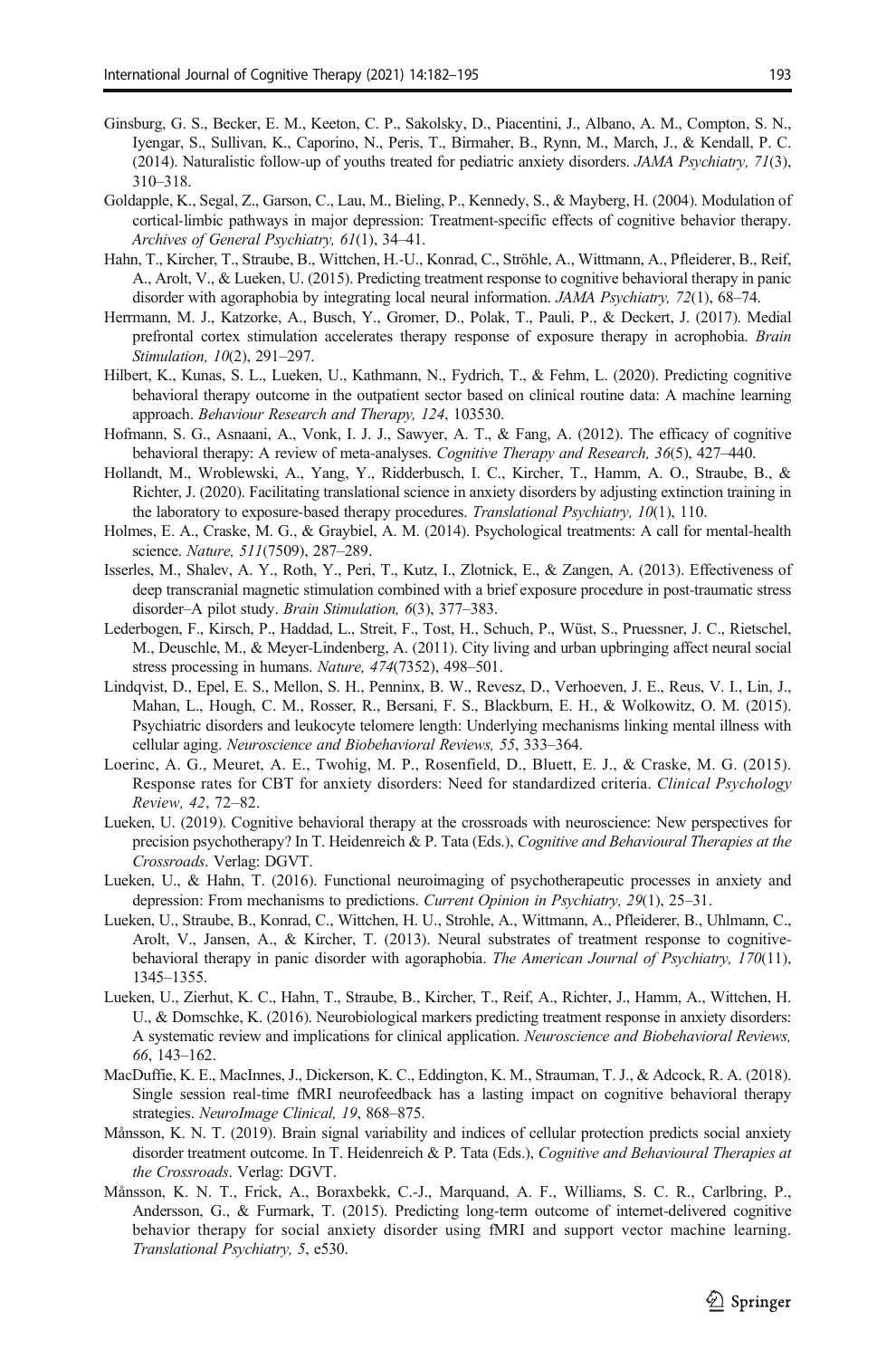- <span id="page-12-0"></span>Månsson, K. N. T., Lindqvist, D., Yang, L. L., Svanborg, C., Isung, J., Nilsonne, G., Bergman-Nordgren, L., El Alaoui, S., Hedman-Lagerlöf, E., Kraepelien, M., Högström, J., Andersson, G., Boraxbekk, C.-J., Fischer, H., Lavebratt, C., Wolkowitz, O. M., & Furmark, T. (2019). Improvement in indices of cellular protection after psychological treatment for social anxiety disorder. Translational Psychiatry, 9(1), 340.
- Marwood, L., Wise, T., Perkins, A. M., & Cleare, A. J. (2018). Meta-analyses of the neural mechanisms and predictors of response to psychotherapy in depression and anxiety. Neuroscience and Biobehavioral Reviews, 95, 61–72.
- Mataix-Cols, D., Fernández de la Cruz, L., Monzani, B., Rosenfield, D., Andersson, E., Pérez-Vigil, A., Frumento, P., de Kleine, R. A., Difede, J., Dunlop, B. W., Farrell, L. J., Geller, D., Gerardi, M., Guastella, A. J., Hofmann, S. G., Hendriks, G.-J., Kushner, M. G., Lee, F. S., Lenze, E. J., et al. (2017). D-Cycloserine augmentation of exposure-based cognitive behavior therapy for anxiety, obsessive-compulsive, and posttraumatic stress disorders: A systematic review and meta-analysis of individual participant data. JAMA Psychiatry, 74(5), 501–510.
- Milad, M. R., & Quirk, G. J. (2002). Neurons in medial prefrontal cortex signal memory for fear extinction. Nature, 420(6911), 70–74.
- Nader, K., Schafe, G. E., & Le Doux, J. E. (2000). Fear memories require protein synthesis in the amygdala for reconsolidation after retrieval. Nature, 406(6797), 722–726.
- Norberg, M. M., Krystal, J. H., & Tolin, D. F. (2008). A meta-analysis of D-cycloserine and the facilitation of fear extinction and exposure therapy. Biological Psychiatry, 63(12), 1118–1126.
- Orrù, G., Pettersson-Yeo, W., Marquand, A. F., Sartori, G., & Mechelli, A. (2012). Using support vector machine to identify imaging biomarkers of neurological and psychiatric disease: A critical review. Neuroscience and Biobehavioral Reviews, 36(4), 1140–1152.
- Paquette, V., Lévesque, J., Mensour, B., Leroux, J.-M., Beaudoin, G., Bourgouin, P., & Beauregard, M. (2003). "Change the mind and you change the brain": Effects of cognitive-behavioral therapy on the neural correlates of spider phobia. NeuroImage, 18(2), 401–409.
- Pavlov, I. P. (1927). Conditioned Reflexes.(1960 reprint). New York: Dover Books.
- Poldrack, R. A., Huckins, G., & Varoquaux, G. (2019). Establishment of best practices for evidence for Prediction: A Review. JAMA Psychiatry, 77(5), 534–540. [https://doi.org/10.1001/jamapsychiatry.](https://doi.org/10.1001/jamapsychiatry.2019.3671) [2019.3671.](https://doi.org/10.1001/jamapsychiatry.2019.3671)
- Raij, T., Nummenmaa, A., Marin, M.-F., Porter, D., Furtak, S., Setsompop, K., & Milad, M. R. (2018). Prefrontal cortex stimulation enhances fear extinction memory in humans. Biological Psychiatry, 84(2), 129–137.
- Rayner, C., Coleman, J. R. I., Purves, K. L., Hodsoll, J., Goldsmith, K., Alpers, G. W., Andersson, E., Arolt, V., Boberg, J., Bögels, S., Creswell, C., Cooper, P., Curtis, C., Deckert, J., Domschke, K., El Alaoui, S., Fehm, L., Fydrich, T., Gerlach, A. L., et al. (2019). A genome-wide association meta-analysis of prognostic outcomes following cognitive behavioural therapy in individuals with anxiety and depressive disorders. Translational Psychiatry, 9(1), 150.
- Reinecke, A., Filippini, N., Berna, C., Western, D. G., Hanson, B., Cooper, M. J., Taggart, P., & Harmer, C. J. (2015). Effective emotion regulation strategies improve fMRI and ECG markers of psychopathology in panic disorder: Implications for psychological treatment action. Translational Psychiatry, 5, e673.
- Richter, J. (2019). Anxiety disorders from a behavioral neuroscience perspective and its implication for exposure based CBT. In T. Heidenreich & P. Tata (Eds.), Cognitive and Behavioural Therapies at the Crossroads. Verlag: DGVT.
- Shin, L. M., Davis, F. C., Vanelzakker, M. B., Dahlgren, M. K., & Dubois, S. J. (2013). Neuroimaging predictors of treatment response in anxiety disorders. Biology of Mood & Anxiety Disorders, 3(1), 15.
- Siegle, G. J., Carter, C. S., & Thase, M. E. (2006). Use of fMRI to predict recovery from unipolar depression with cognitive behavior therapy. The American Journal of Psychiatry, 163(4), 735–7U1.
- Siegle, G. J., Thompson, W. K., Collier, A., Berman, S. R., Feldmiller, J., Thase, M. E., & Friedman, E. S. (2012). Toward clinically useful neuroimaging in depression treatment: Prognostic utility of subgenual cingulate activity for determining depression outcome in cognitive therapy across studies, scanners, and patient characteristics. Archives of General Psychiatry, 69(9), 913–924.
- Singewald, N., Schmuckermair, C., Whittle, N., Holmes, A., & Ressler, K. J. (2015). Pharmacology of cognitive enhancers for exposure-based therapy of fear, anxiety and trauma-related disorders. Pharmacology & Therapeutics, 149, 150–190.
- Smits, J. A. J., Pollack, M. H., Rosenfield, D., Otto, M. W., Dowd, S., Carpenter, J., Dutcher, C. D., Lewis, E. M., Witcraft, S. M., Papini, S., Curtiss, J., Andrews, L., Kind, S., Conroy, K., & Hofmann, S. G. (2020). Dose timing of D-cycloserine to augment exposure therapy for social anxiety disorder: A randomized clinical trial. JAMA Network Open, 3(6), e206777.